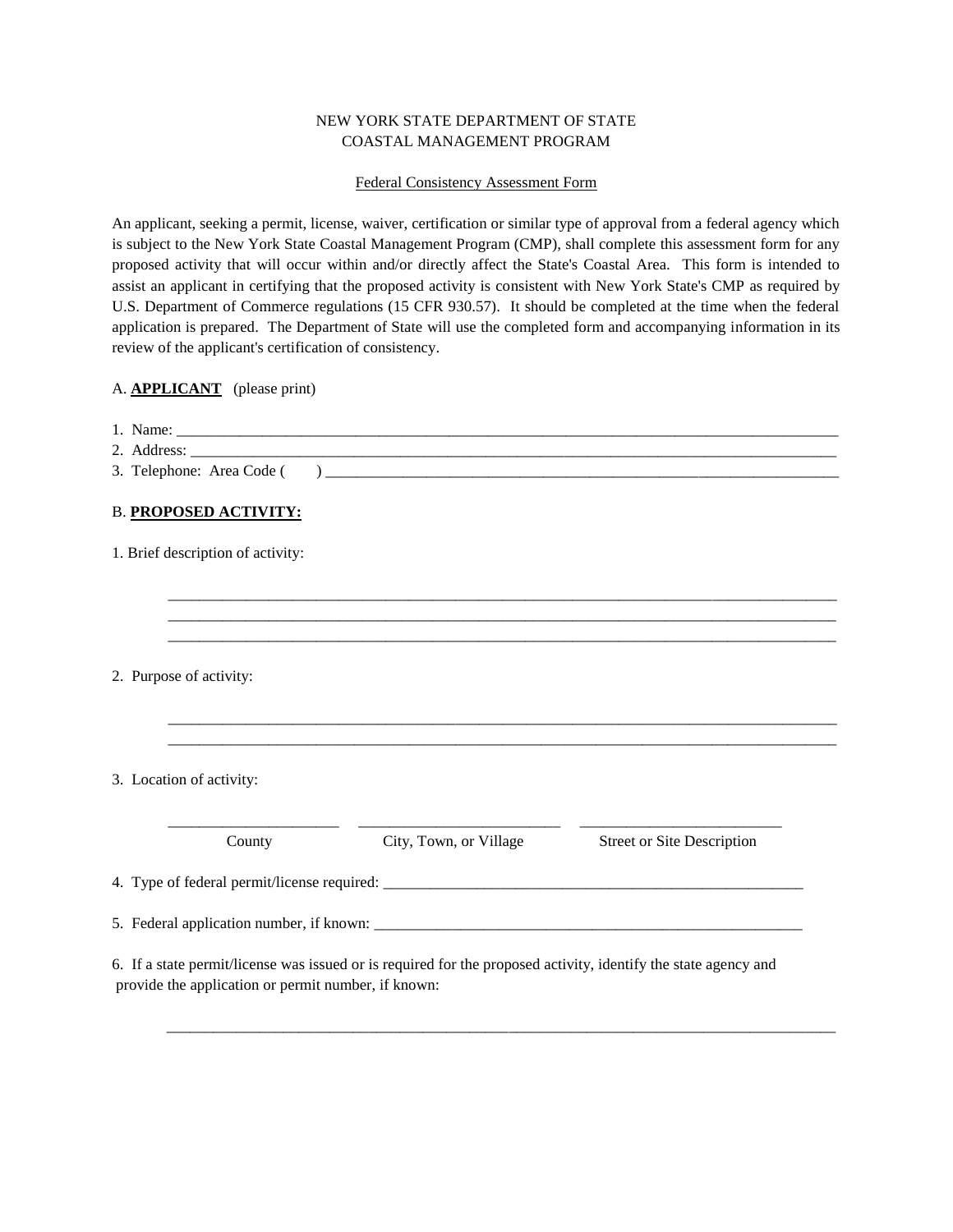C. **COASTAL ASSESSMENT** Check either "YES" or "NO" for each of these questions. The numbers following each question refer to the policies described in the CMP document (see footnote on page 2) which may be affected by the proposed activity.

1. Will the proposed activity result in any of the following: YES/NO

- a. Large physical change to a site within the coastal area which will require the preparation of an environmental impact statement?  $(11, 22, 25, 32, 37, 38, 41, 43)$
- b. Physical alteration of more than two acres of land along the shoreline, land under water or coastal waters? (2, 11, 12, 20, 28, 35, 44) \_\_ \_\_
- c. Revitalization/redevelopment of a deteriorated or underutilized waterfront site? (1)
- d. Reduction of existing or potential public access to or along coastal waters?  $(19, 20)$
- e. Adverse effect upon the commercial or recreational use of coastal fish resources?  $(9,10)$
- f. Siting of a facility essential to the exploration, development and production of energy resources in coastal waters or on the Outer Continental Shelf? (29)
- g. Siting of a facility essential to the generation or transmission of energy? (27)
- h. Mining, excavation, or dredging activities, or the placement of dredged or fill material in coastal waters?  $(15, 35)$
- i. Discharge of toxics, hazardous substances or other pollutants into coastal waters?  $(8, 15, 35)$
- j. Draining of stormwater runoff or sewer overflows into coastal waters? (33)
- k. Transport, storage, treatment, or disposal of solid wastes or hazardous materials? (36, 39)
- l. Adverse effect upon land or water uses within the State's small harbors? (4)
- 2. Will the proposed activity affect or be located in, on, or adjacent to any of the following:
	- a. State designated freshwater or tidal wetland? (44)
	- b. Federally designated flood and/or state designated erosion hazard area?  $(11, 12, 17)$
	- c. State designated significant fish and/or wildlife habitat? (7)
	- d. State designated significant scenic resource or area?  $(24)$
	- e. State designated important agricultural lands? (26)
	- f. Beach, dune or Barrier Island?  $(12)$
	- g. Major ports of Albany, Buffalo, Ogdensburg, Oswego or New York? (3) \_\_ \_\_
	- h. State, county, or local park? (19, 20)
	- i. Historic resource listed on the National or State Register of Historic Places? (23)
- 3. Will the proposed activity require any of the following: YES/NO
	- a. Waterfront site?  $(2, 21, 22)$
	- b. Provision of new public services or infrastructure in undeveloped or sparsely populated sections of the coastal area?  $(5)$
	- c. Construction or reconstruction of a flood or erosion control structure? (13, 14, 16)
	- d. State water quality permit or certification?  $(30, 38, 40)$
	- e. State air quality permit or certification?  $(41, 43)$
- 4. Will the proposed activity occur within and/or affect an area covered by a State-approved local waterfront revitalization program, or State-approved regional coastal management program? (see policies in program document\*)



| YES/NO |  |  |
|--------|--|--|